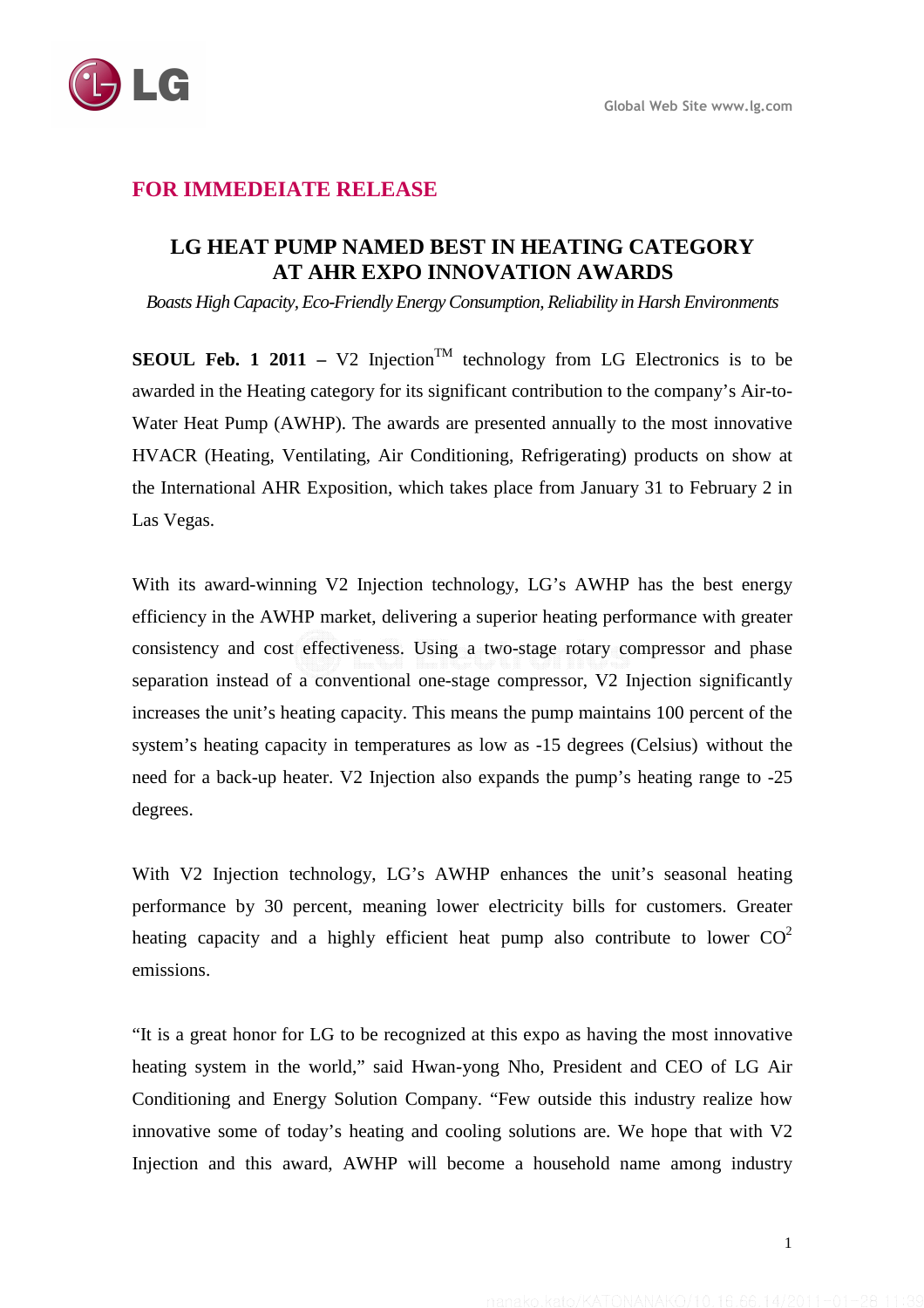

decision makers."

Currently, V2 Injection is the core technology in a number of commercial air conditioners sold in Korea. As a result of its success, LG will introduce AWHP in northern Europe this year followed by other regions throughout the world.

Winners of the 2011 competition will be recognized at an awards ceremony at the AHR Expo, which is being held in the Las Vegas Convention Center. AWHP will be on display along with the company's DFS, Multi V and expended line-up of PTAC at booth N (North) 3506.

# # #

## **About LG Electronics, Inc.**

LG Electronics, Inc. (KSE: 066570.KS) is a global leader and technology innovator in consumer electronics, mobile communications and home appliances, employing more than 80,000 people working in 115 operations including 84 subsidiaries around the world. With 2010 global sales of 55.8 trillion Korean won (USD 48.2 billion), LG comprises four business units – Home Entertainment, Mobile Communications, Home Appliance, and Air Conditioning and Energy Solution. LG is one of the world's leading producers of flat panel TVs, audio and video products, mobile handsets, air conditioners and washing machines. LG has signed a long-term agreement to become both a Global Partner of Formula 1™ and a Technology Partner of Formula 1™. As part of this top-level association, LG acquires exclusive designations and marketing rights as the official consumer electronics, mobile phone and data processor of this global sporting event. For more information, please visit www.lg.com.

## **About LG Electronics Air Conditioning and Energy Solution Company**

The LG Electronics Air Conditioning and Energy Solution Company is a complete heating, ventilation and air conditioning (HVAC), and energy solution company providing Residential Air Conditioning (RAC), Commercial Air Conditioning (CAC), Solar Energy and Lighting around the world. Bringing technology leadership from the worldwide HVAC market and incorporating technologies from throughout LG, LG AE is increasingly expanding into specialized B2B solutions as an integrated energy solutions company. Through its innovative technology, heavy investments in R&D and effective marketing strategies, LG AE has broken its own sales records every year since 2000.

*Media Contact:*